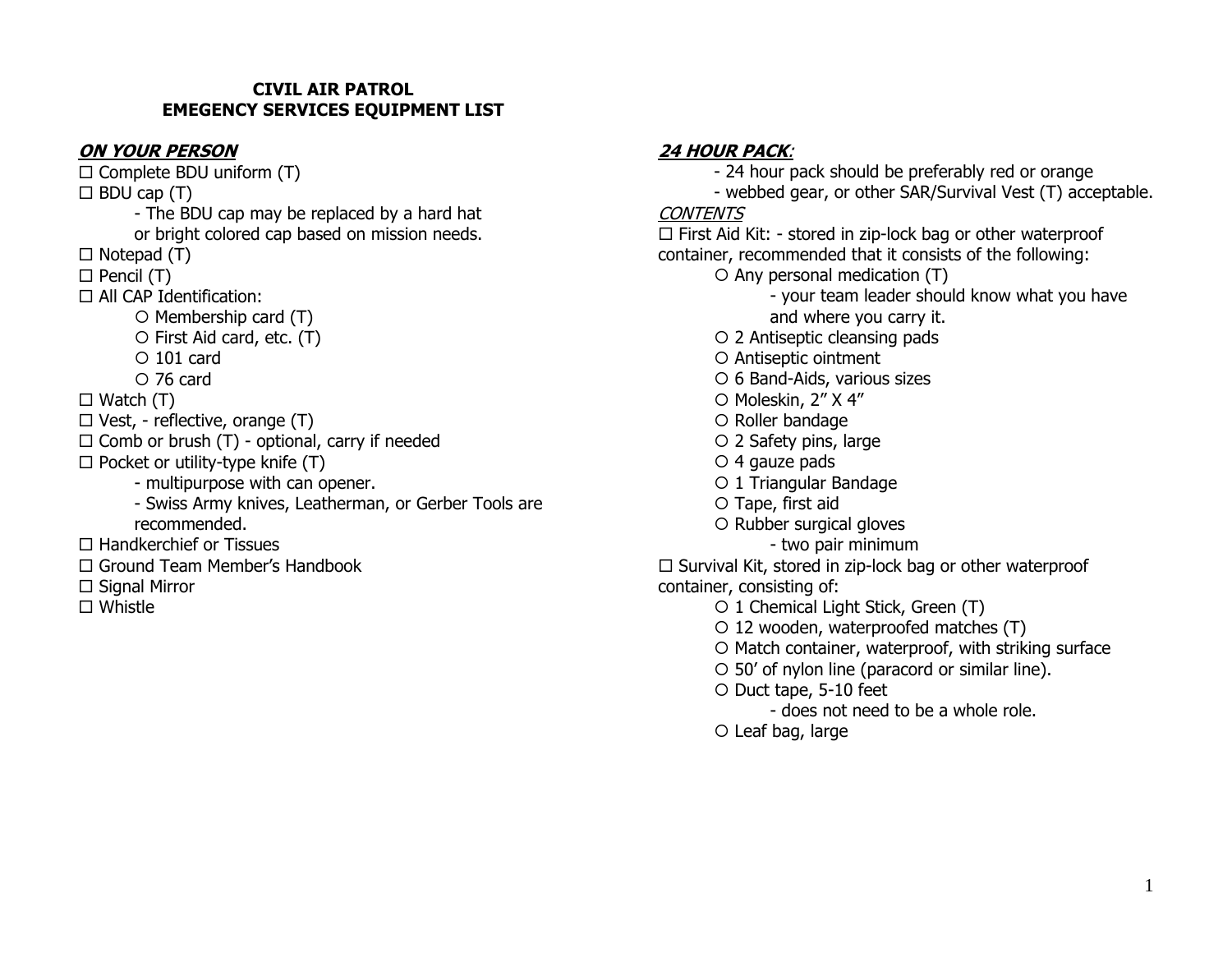#### **CIVIL AIR PATROL 72 HOUR PACK EQUIPMENT LIST**

# **24 HOUR PACK CONTENTS (continued)**

 $\square$  SAR Equipment stored in zip-lock bags, consisting of:  $\circ$  Change of socks (T)  $\circ$  Spare flashlight (penlight will do) (T)  $\circ$  Tissue Paper (T)  $\circ$  Work Gloves, leather (T) O Change for phone calls, - or cellular phone (T) - to call mission base Flagging Tape, 1 roll O Flashlight (with red or blue lens),  $\circ$  spare bulb  $\circ$  spare batteries O Insect repellent O Lip balm, with sunscreen. O Sunscreen lotion Interviewing Form(s), blank 4 Moist Towelettes, clean, in foil wrapper  $\square$  2 meals  $(T)$  $\Box$  Poncho,  $(T)$  $\square$  Shelter Material, preferably 8' X 10' - spare military poncho meets the need  $\Box$  Coat for current weather, - if necessary (in pack if not wearing it)(T)  $\Box$  Canteen(s) to carry 2 quarts of water - At least one quart of water must be carried by all personnel)(T)  $\Box$  Compass: lensatic or orienteering (orienteering preferred)

- Compass Pouch, containing.

- Compass should have a "glow in the dark" dial.

# **EXTENDED DURATION PACK:** (T)

- a backpack (preferably with frame) should contain all that is in the 24 hour pack, with the addition of the following:  $\Box$  Tent (T) - optional, if you are sharing a tent with someone else who is carrying it)  $\square$  Sleeping Bag or Bedroll appropriate to climate (T)  $\Box$  Bag, waterproof (T):  $\circ$  Spare uniform, Underwear and socks, 3 changes (T)  $\square$  5 meals (T)  $\Box$  Toilet Kit, that should contain:  $\circ$  Toothbrush and paste (T)  $\circ$  Shaving Kit (if you shave) (T)  $O$  Deodorant  $(T)$  Washcloth and soap (T)  $\circ$  Towel (T)  $\Box$  Sleeping pad, foam or inflatable.  $\Box$  Spare rank and CAP cutouts (for cadets) □ 2 Leaf Bags, large  $\Box$  Spare boot laces.  $\Box$  Kit, sewing, with spare buttons.  $\Box$  Shoe Shine Kit OPTIONAL ITEMS  $\Box$  Rainwear, durable  $\Box$  Webbing, nylon, 1" wide, 20' long.  $\Box$  Handheld FM Transceiver - (highly recommended for Ground Team Leaders)  $\Box$  Water Purification Tablets  $\Box$  Eye Protection (highly recommended)  $\Box$  Entrenching Tool (highly recommended for base gear)